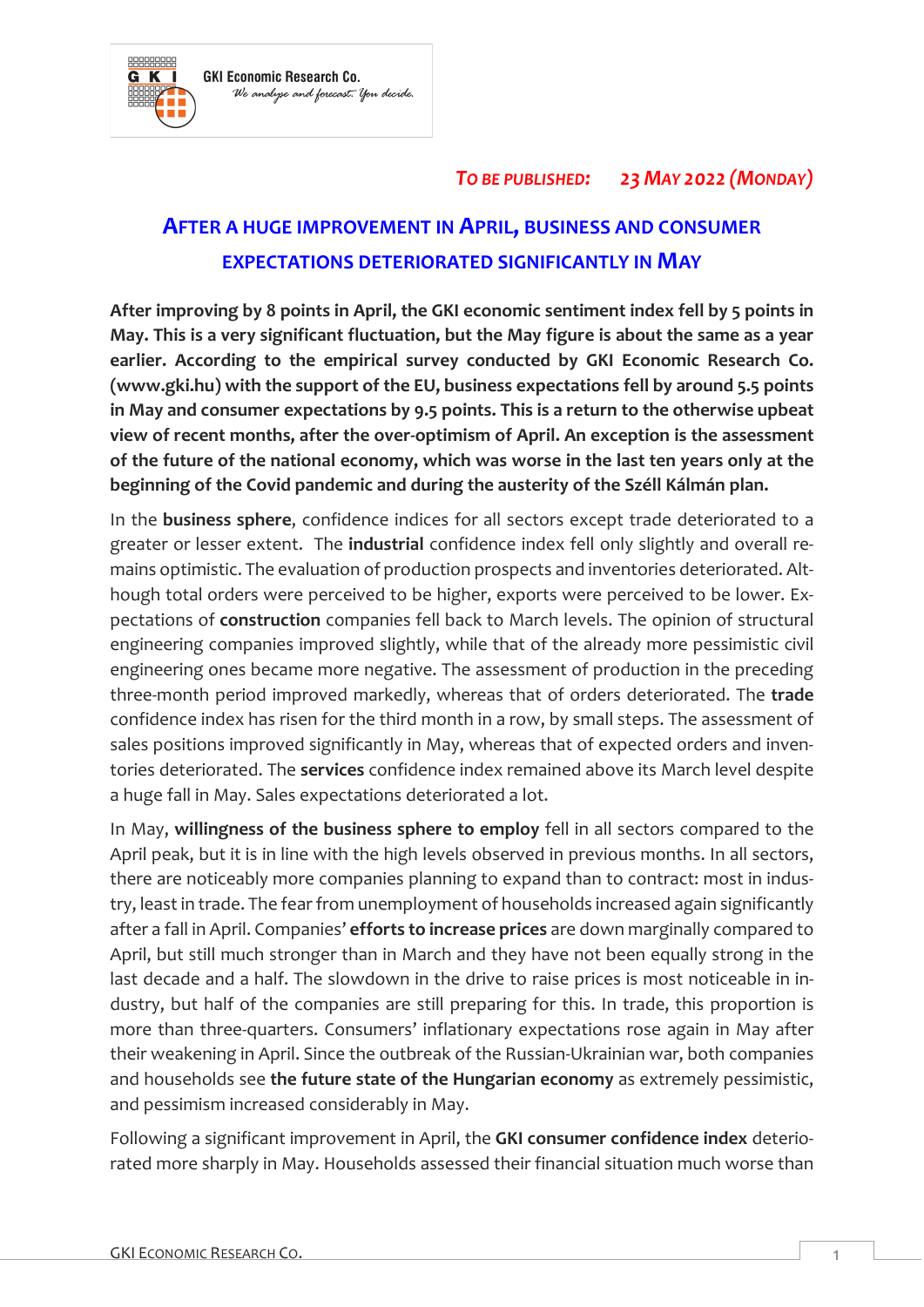in April. The assessment of their expected savings capacity has been gradually deteriorating month by month since the record in February. Households' assessment regarding the possibility of purchasing high-value durables also deteriorated.



## **EXPLANATION TO THE METHODOLOGY:**

In line with the methodology used by the EU, GKI surveys the expectations of industry, trade, construction, services and households in the calculation of its business confidence index. GKI economic sentiment index is the weighted average of the consumer confidence index and the business confidence index.

The business confidence index is calculated from the responses of enterprises in industry, trade, construction and services given to questions concerning the state of business and expectations of turnover and employment. (As far as services are concerned, similarly to the practice of the EU, companies of the financial and public sectors have not been included in the surveys yet.) GKI publishes seasonally adjusted data by using appropriate mathematical methods to filter out the discrepancies caused by seasonal effects (e.g., differences in weather conditions between winter and summer, increased demand before Christmas, lower output because of summer vacations).

The consumer confidence index is calculated from responses given to questions concerning the expected financial position of households, the expected economic and unemployment situation of the country, and the prospects for saving.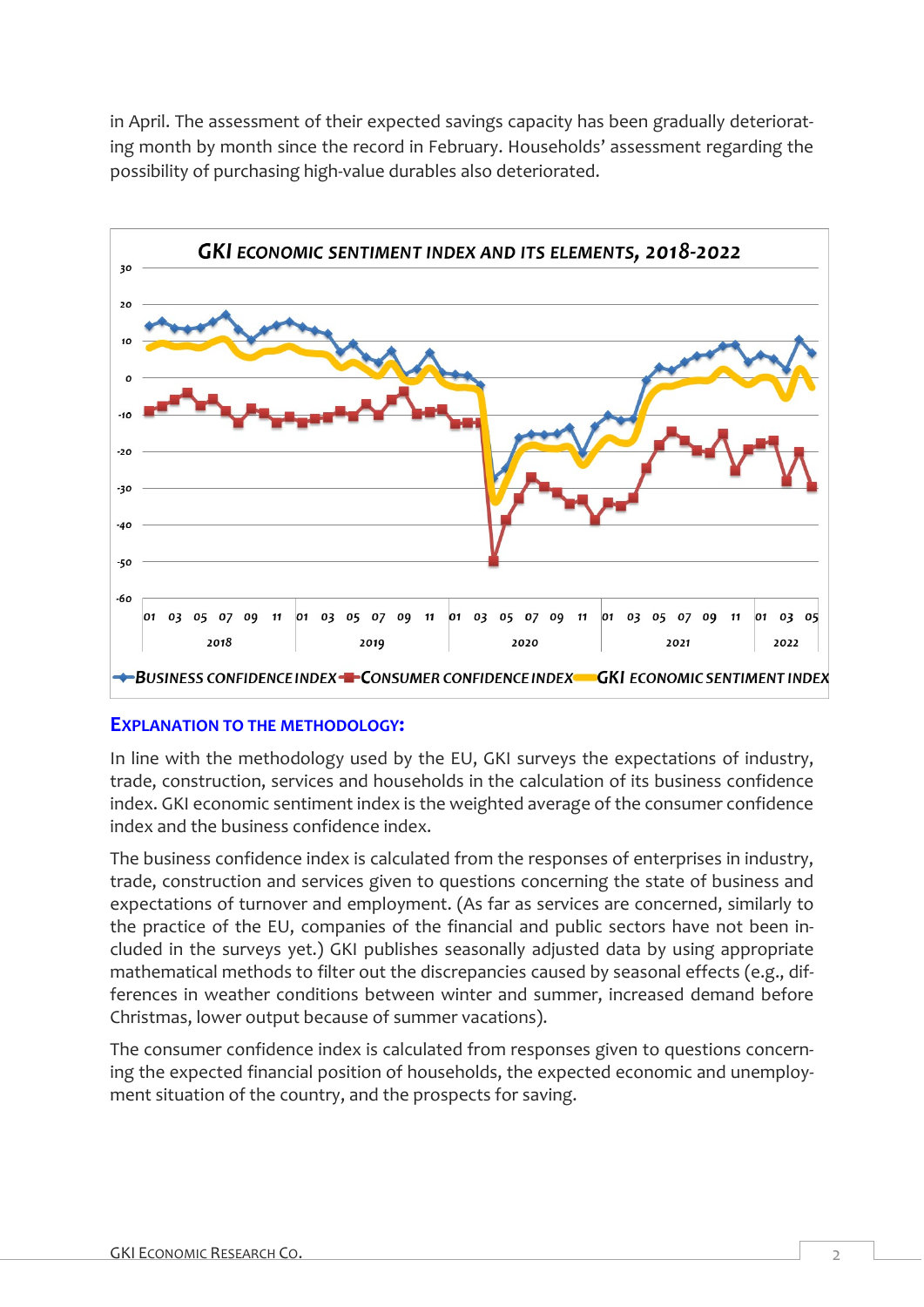| Year | <b>Month</b> |         |         | Business confidence index  Consumer confidence index  GKI economic sentiment index |
|------|--------------|---------|---------|------------------------------------------------------------------------------------|
|      | 01           | 14.2    | $-8.9$  | 8.2                                                                                |
| 2018 | 02           | 15.5    | $-7.6$  | 9.5                                                                                |
|      | 03           | 13.6    | $-5.8$  | 8.6                                                                                |
|      | 04           | 13.3    | $-3.9$  | 8.8                                                                                |
|      | 05           | 13.8    | $-7.5$  | 8.3                                                                                |
|      | 06           | 15.3    | $-5.7$  | 9.8                                                                                |
|      | 07           | 17.3    | $-9.0$  | 10.5                                                                               |
|      | 08           | 13.3    | $-12.2$ | 6.7                                                                                |
|      | 09           | 10.4    | $-8.3$  | 5.5                                                                                |
|      | 10           | 13.1    | $-9.5$  | 7.2                                                                                |
|      | 11           | 14.4    | $-12.1$ | 7.5                                                                                |
|      | 12           | 15.4    | $-10.6$ | 8.6                                                                                |
|      | 01           | 13.9    | $-12.1$ | 7.1                                                                                |
|      | 02           | 12.9    | $-11.1$ | 6.7                                                                                |
|      | 03           | 12.1    | $-10.7$ | 6.2                                                                                |
| 2019 | 04           | 7.1     | $-8.9$  | 2.9                                                                                |
|      | 05           | 9.4     | $-10.4$ | 4.3                                                                                |
|      | 06           | 5.7     | $-7.0$  | 2.4                                                                                |
|      | 07           | 4.3     | $-10.1$ | 0.6                                                                                |
|      | 08           | 7.5     | $-5.9$  | 4.0                                                                                |
|      | 09           | 0.9     | $-3.7$  | $-0.3$                                                                             |
|      | 10           | 2.5     | $-9.8$  | $-0.7$                                                                             |
|      | 11           | 7.0     | $-9.2$  | 2.8                                                                                |
|      | 12           | 1.5     | $-8.4$  | $-1.1$                                                                             |
|      | 01           | 1.0     | $-12.5$ | $-2.5$                                                                             |
|      | 02           | 0.7     | $-12.1$ | $-2.6$                                                                             |
|      | 03           | $-1.8$  | $-12.1$ | $-4.5$                                                                             |
|      | 04           | $-27.2$ | $-49.8$ | $-33.1$                                                                            |
|      | 05           | $-24.5$ | $-38.5$ | $-28.1$                                                                            |
| 2020 | 06           | $-16.2$ | $-32.8$ | $-20.5$                                                                            |
|      | 07           | $-15.2$ | $-26.9$ | $-18.2$                                                                            |
|      | 08           | $-15.3$ | $-29.6$ | $-19.0$                                                                            |
|      | 09           | $-15.1$ | $-31.1$ | $-19.3$                                                                            |
|      | 10           | $-13.4$ | $-34.2$ | $-18.8$                                                                            |
|      | 11           | $-20.4$ | $-33.0$ | $-23.7$                                                                            |
|      | 12           | $-13.1$ | $-38.5$ | $-19.7$                                                                            |
|      | 01           | $-10.1$ | $-33.8$ | $-16.3$                                                                            |
|      | 02           | $-11.5$ | $-34.9$ | $-17.6$                                                                            |
| 2021 | 03           | $-11.1$ | $-32.6$ | $-16.7$                                                                            |
|      | 04           | $-0.6$  | $-24.5$ | $-6.8$                                                                             |
|      | 05           | 2.9     | $-18.3$ | $-2.6$                                                                             |
|      | 06           | 2.1     | $-14.5$ | $-2.2$                                                                             |
|      | 07           | 4.4     | $-16.9$ | $-1.1$                                                                             |
|      | 08           | 6.1     | $-19.7$ | $-0.6$                                                                             |
|      | 09           | 6.5     | $-20.3$ | $-0.5$                                                                             |
|      | 10           | 8.7     | $-15.2$ | 2.5                                                                                |
|      | 11           | 9.1     | $-25.1$ | 0.2                                                                                |
|      | 12           | 4.4     | $-19.4$ | $-1.8$                                                                             |

## **GKI ECONOMIC SENTIMENT INDEX AND ITS ELEMENTS, 2018-2022**